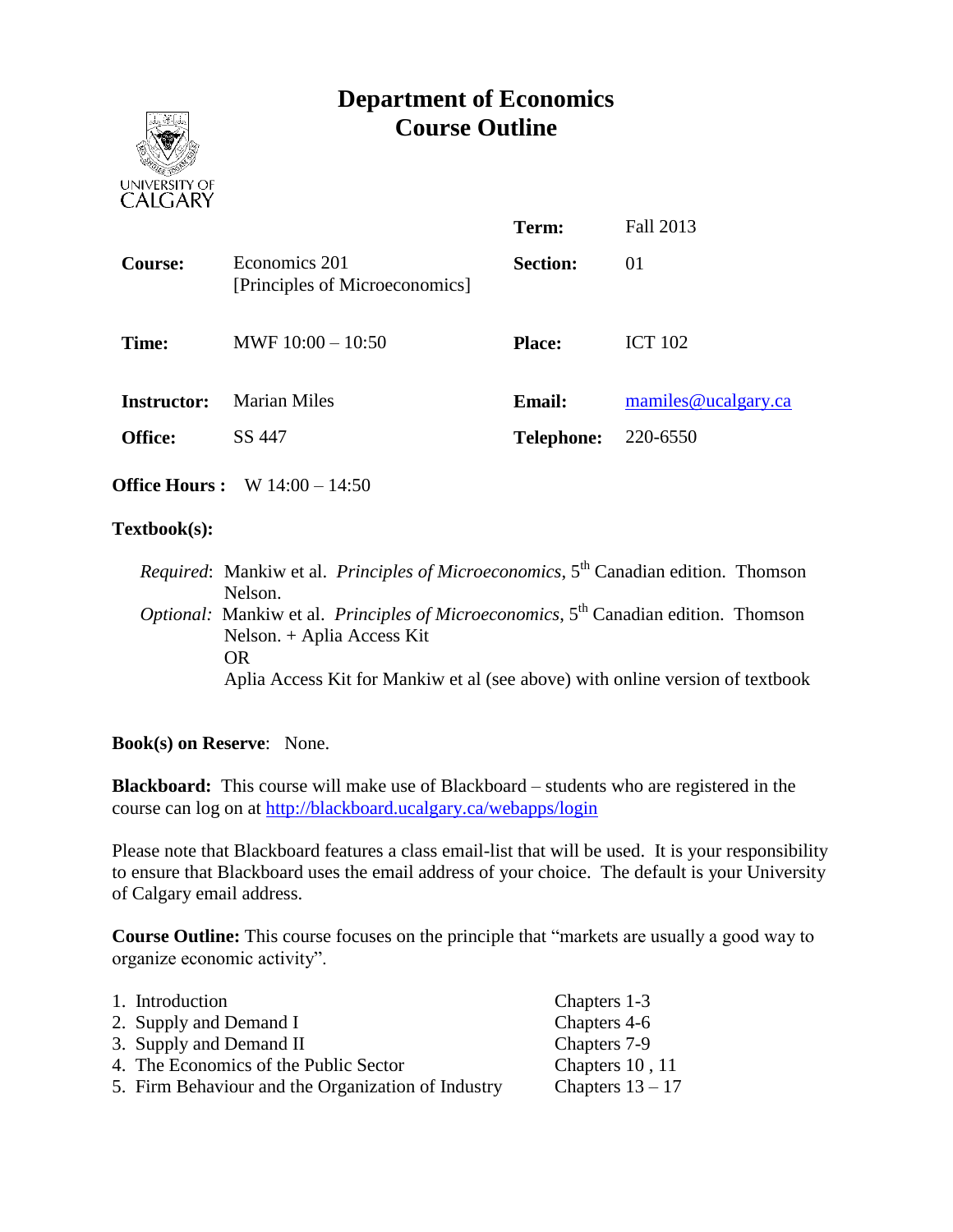#### **Grade Determination and Final Examination Details:**

| 2 assignments (7.5% each)                          | 20%  |
|----------------------------------------------------|------|
| Midterm Examination, Friday, Oct. 25 <sup>th</sup> | 30%  |
| <b>Final Examination</b>                           | .50% |

### Assignments*:*

- 1. Assignments will be multiple choice questions, posted on Blackboard. Due dates will be posted during the first week of class.
- 2. All assignments will be due by 10:00 AM on the due date, at the beginning of class. **Late assignments will not be accepted under any circumstance. Assignments sent electronically will not be accepted under any circumstance. Only assignments handed in at the beginning of the lecture on the appropriate due dates will be accepted.**
- 3. Course material dealing with a particular assignment will typically be covered in class at least one lecture before the assignment is due and assignments can be done at any time prior to the due date and then handed in at the beginning of the lecture on the due date.

# *Aplia and Practice Problems:*

- 1. If you choose one of the textbook options that include Aplia, you will be required to access the Aplia website at [http://aplia.com](http://aplia.com/) . Please register on the website within the first week of classes. Should you only purchase the online textbook with Aplia access, you have to pay for Aplia within the deadline set by Aplia.
- 2. Using Aplia, you will be able to complete practice problem sets. **Aplia problem sets are entirely optional, as is the purchase of Aplia.**
- 3. Emails regarding Aplia should be directed towards the providers of Aplia or to the teaching assistants (TAs) that will be assigned to this course.

# Examinations*:*

- 1. Examinations will consist of multiple choice questions.
- 2. The midterm examination will cover the material in Chapters  $1 8$  inclusive, and the exam will be held during lecture time on Friday, Oct. 25th.
- 3. The final examination will last two hours, will be scheduled by the Registrar. The final examination will cover all course material, but will be heavily weighted towards material that was not dealt with in the midterm (i.e.  $>70\%$  of the final will cover Chapters  $9 - 11$ , 13 - 17).
- 4. A non-programmable calculator may be used in the examinations.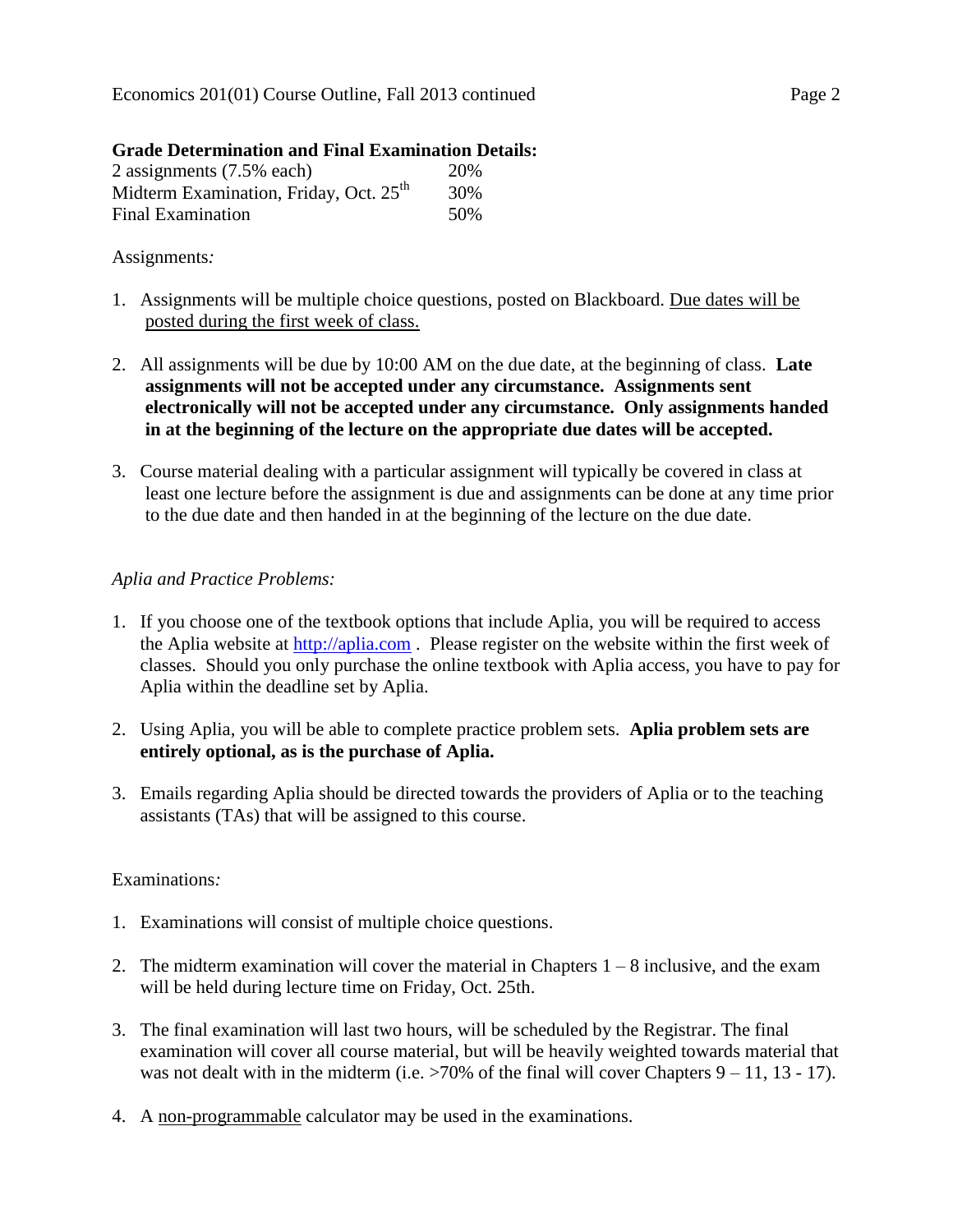Assignments, tests and final exams are marked on a numerical (percentage) basis, and then converted to letter grades. The course grade is then calculated using the weights indicated above. As a guide to determining standing, these letter grade equivalences will generally apply:

| $A+ 95-100$       | $B = 73 - 76$ | $C-60-62$     |
|-------------------|---------------|---------------|
| $A \quad 85 - 94$ | $B - 70 - 72$ | $D+ 56-59$    |
| $A - 80 - 84$     | $C+ 67 - 69$  | $D = 50 - 55$ |
| $B+ 77 - 79$      | $C = 63 - 66$ | $F = 0 - 49$  |

#### **Notes:**

- 1. Students should be aware that no "make-up" midterms will be given. Any student who finds it necessary to miss the midterm must notify the instructor in advance and produce a valid medical certificate or other required documentation in order to have the weighting moved to the final examination. Note that deferred final examinations may contain short/long answer questions. Also, deferred final examinations do not have to cover the same material or have the same format as the regular final examination.
- 2. Students should be aware that no "make-up" assignments will be given. Any student who finds it necessary to miss an assignment must notify the instructor in advance and produce a valid medical certificate or other required documentation in order to have the weighting adjusted. This adjustment will result in the weight for the missing assignment(s) being added to the final exam weight.
- 3. Students should be aware of the academic regulations outlined in The University of Calgary Calendar.
- 4. It is the student's responsibility to request academic accommodations. If you are a student with a documented disability who may require academic accommodation and have not registered with the Disability Resource Centre, please contact their office at 220-8237. Students who have not registered with the Disability Resource Centre are not eligible for formal academic accommodation. You are also required to discuss your needs with your instructor no later than fourteen (14) days after the start of this course.
- 5. The use of cell phones for any purpose in class is prohibited. Computers may be used for notetaking purposes only.
- 6. Students seeking reappraisal of a piece of graded term work should discuss their work with the instructor *within fifteen days* of work being returned to class. However, the earliest that grades will be discussed will be the next scheduled office hour after the return of an assignment or examination.
- 7. Students will be responsible for all material listed on the course outline, regardless of whether or not the material has been covered in class, unless the instructor notifies the class that the material will not be covered.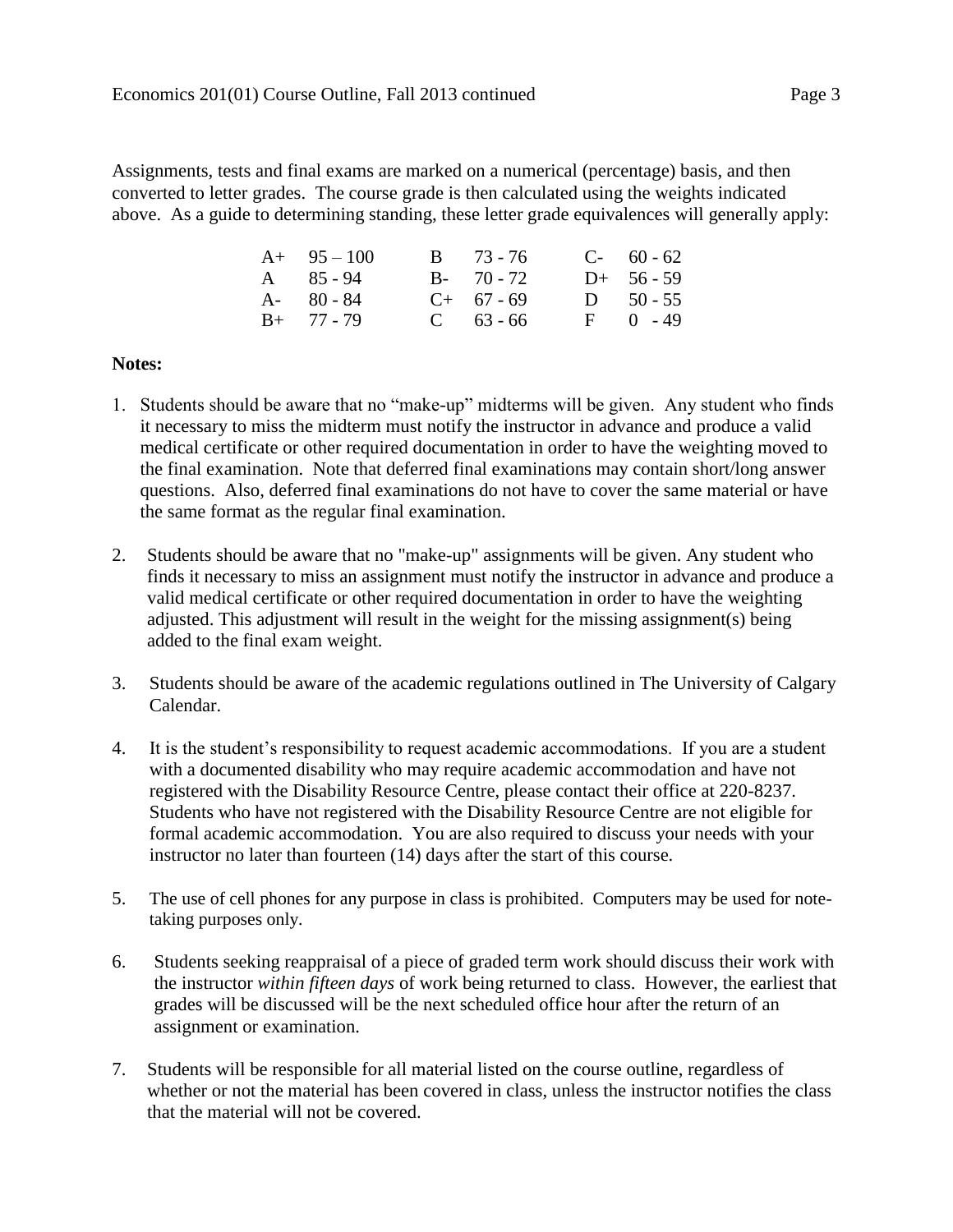8. Please note that the following types of emails will receive **no response**: emails not addressed to anyone in particular; emails where the recipient's name is not spelled correctly; anonymous emails; emails in which the sender has not identified which course and section he/she is taking; and, emails involving questions that are specifically addressed on the course outline.

Students' Union Vice-President Academic: Emily Macphail Phone: 403-220-3911 E-mail [suvpaca@ucalgary.ca](mailto:subpaca@ucalgary.ca)

Students' Union Faculty Representative (Arts) Phone: 403-220-3913Office: MSC 251 E-mail [arts1@su.ucalgary.ca](mailto:arts1@su.ucalgary.ca) [arts2@su.ucalgary.ca,](mailto:arts2@su.ucalgary.ca) [arts3@su.ucalgary.ca,](mailto:arts3@su.ucalgary.ca) [arts4@su.ucalgary.ca](mailto:arts4@su.ucalgary.ca)

Society of Undergraduates in Economics (S.U.E.): [www.ucalgary.ca/sue](http://www.fp.ucalgary.ca/econ)

Society of Undergraduates in Economics is a student run organization whose main purpose is to assist undergraduate economics students succeed both academically and socially at the University of Calgary. Services include access to the exam bank, career partnerships with the Career Centre through hosting industry nights and information sessions, recognizing achievements in teaching, and organizing social events for members. They invite you to join by contacting [sue@ucalgary.ca.](mailto:sue@ucalgary.ca)

*Faculty of Arts Program Advising and Student Information Resources*

- Have a question, but not sure where to start? The Faculty of Arts Program Information Centre (PIC) is your information resource for everything in Arts! Drop in at SS102, call them at 403-220-3580 or email them at [artsads@ucalgary.ca.](mailto:artsads@ucalgary.ca) You can also visit the Faculty of Arts website at<http://arts.ucalgary.ca/undergraduate> which has detailed information on common academic concerns.
- For program planning and advice, contact the Student Success Centre (formerly the Undergraduate programs Office) at  $403-220-5881$  or visit them on the  $3<sup>rd</sup>$  Floor of the Taylor Family Digital Library.
- For registration (add/drop/swap), paying fees and assistance with your Student Centre, contact Enrolment Services at 403-210-ROCK [7625] or visit them in the MacKimmie Library Block.
- Online writing resources are available at *http://ucalgary.ca/ssc/writing-support/onlinewriting-resources*